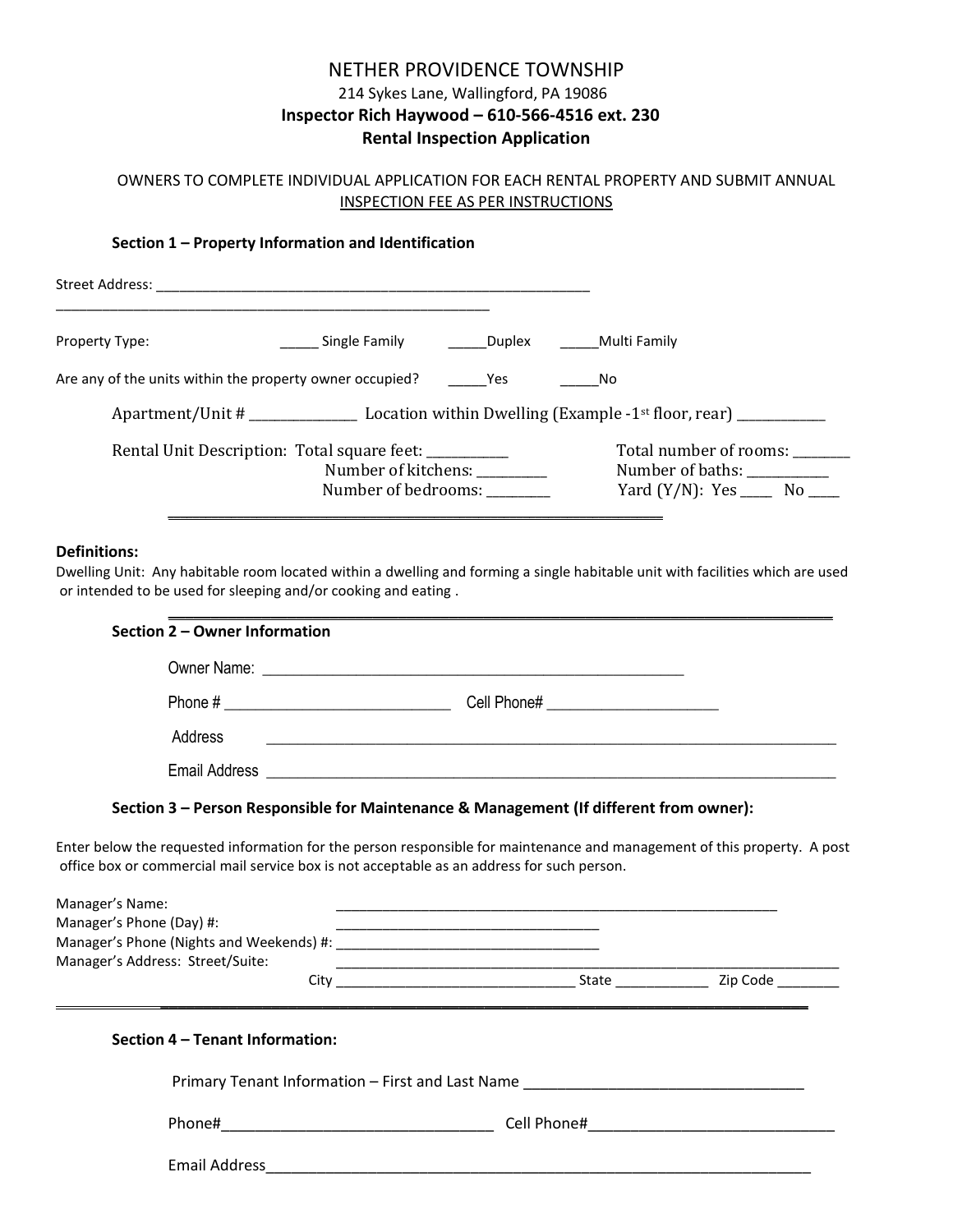|          | Section 5 - Signature & Notary:                                                                                                                                                                                                                                                        |                     |                                        |  |  |
|----------|----------------------------------------------------------------------------------------------------------------------------------------------------------------------------------------------------------------------------------------------------------------------------------------|---------------------|----------------------------------------|--|--|
| CORRECT. | L THE OWNER OF THE AFOREMENTIONED PROPERTY HEREBY ATTEST THAT THE PROPERTY IS USED AS AND<br>REPRESENTED FOR RESIDENTIAL RENTAL AND ALL ABOVE INFORMATION OR ADDITIONAL SHEETS ARE ACCURATE AND                                                                                        |                     |                                        |  |  |
|          | I CERTIFY THAT THE PRESENTED INFORMATION IS TRUE AND CORRECT AND UNDERSTAND ALL MAILINGS FROM NETHER<br>PROVIDENCE TOWNSHIP DEPARTMENTS, WILL BE MAILED TO THE OWNERS ADDRESS IDENTIFIED ABOVE. THE TOWNSHIP<br>SHALL BE NOTIFIED OF ANY CHANGES TO THE ABOVE APPLICATION INFORMATION. |                     |                                        |  |  |
|          |                                                                                                                                                                                                                                                                                        |                     |                                        |  |  |
|          | Signature of Owner/Manager                                                                                                                                                                                                                                                             |                     |                                        |  |  |
|          |                                                                                                                                                                                                                                                                                        |                     | Sworn to and subscribed before me this |  |  |
|          | (Notary Seal)                                                                                                                                                                                                                                                                          |                     |                                        |  |  |
|          |                                                                                                                                                                                                                                                                                        |                     | Notary Public                          |  |  |
|          |                                                                                                                                                                                                                                                                                        | (official use only) |                                        |  |  |
|          |                                                                                                                                                                                                                                                                                        |                     |                                        |  |  |
|          |                                                                                                                                                                                                                                                                                        |                     |                                        |  |  |
|          |                                                                                                                                                                                                                                                                                        |                     |                                        |  |  |
|          |                                                                                                                                                                                                                                                                                        |                     |                                        |  |  |
|          |                                                                                                                                                                                                                                                                                        |                     |                                        |  |  |